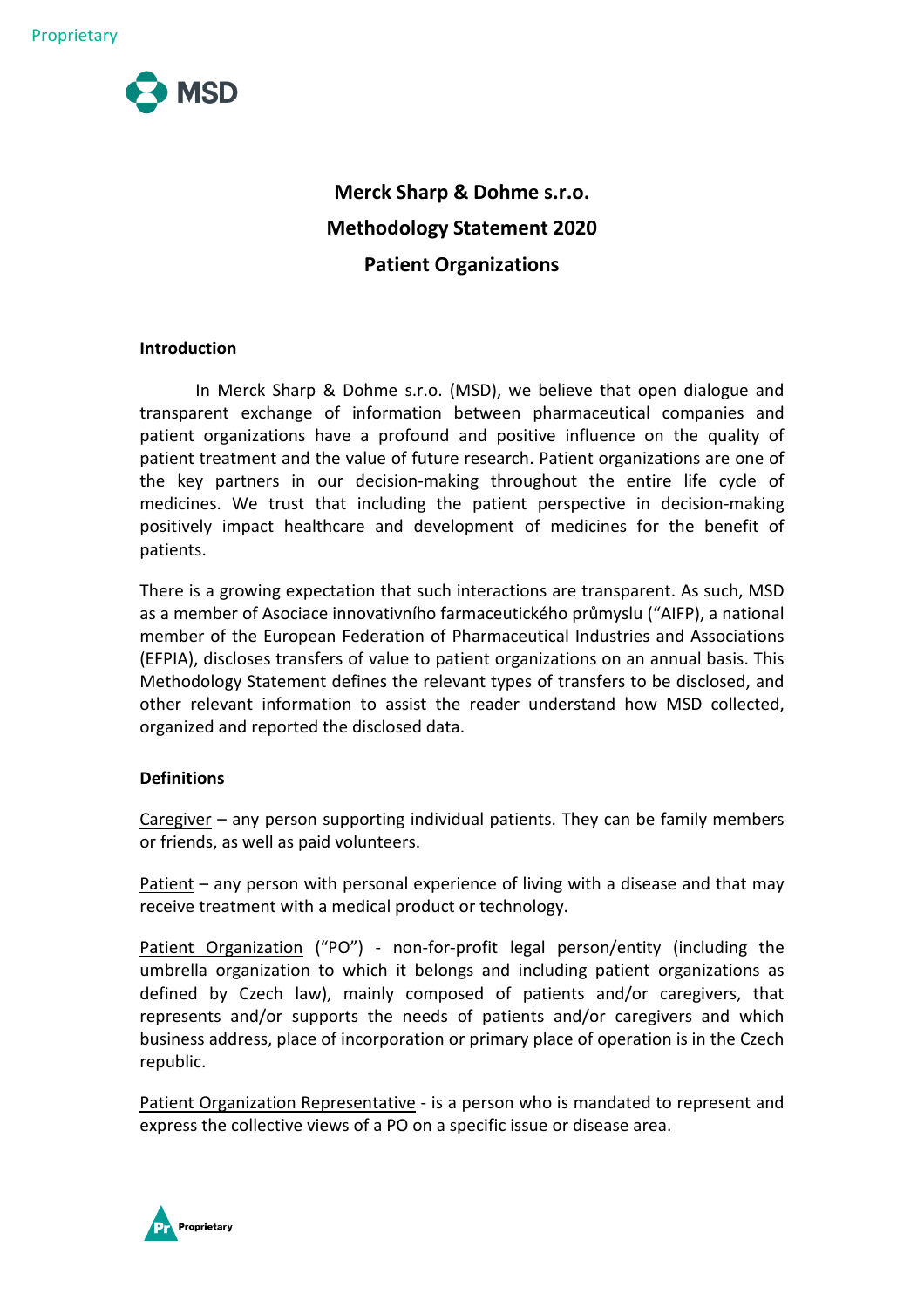Recipient – any patient organization whose primary professional seat or place of incorporation is the Czech Republic.

Reporting Period – a calendar year.

## **Disclosure's scope**

Transfers of Value (ToV's). MSD discloses all direct and indirect transfers of value, whether in cash or in kind or otherwise, made to a Patient Organization within the reporting period.

- Direct ToV is one made by directly MSD for the benefit of a Recipient.
- Indirect ToV is one made by a third party (such as a contractor, travel agent, partner or affiliate) on behalf of MSD for the benefit of a Recipient where MSD knows or can identify the recipient that will benefit from the transfer of value.

ToV Recognition Date. ToVs are disclosed on the basis of the date MSD made the ToV, not when the resulting income or benefit was received by the PO.

ToV Value. ToV disclosures reflect the actual value or cost provided by MSD and not the resulting income or benefit to the PO.

Cross-border activities. Regardless of which MSD entity contracts with and pays a Recipient, all POs' whose primary practice, main professional address or place of incorporation is in the Czech Republic, are reported by MSD.

Disclosing entities. This annual disclosure report covers all ToV's made to POs in the Czech Republic, whether by Merck Sharp & Dohme s.r.o. or by its affiliates including those based in other countries.

### **Specific considerations**

Country unique identifier. In order to ensure disclosure of ToV's are allocated correctly, MSD has assigned a unique identifier to each PO. In the Czech Republic, this is based on the company identification number (IČ).

Multi-year agreements. Disclosure is made on the basis of the year the actual ToV's was provided, and not on the basis of a pro rata amount of the intended total ToV under the agreement.

### **Disclosure Form**

Date of publication. MSD publishes the ToV for the preceding calendar year no later than 6 months after the end of the relevant reporting period (for example, ToV's for 2020 are reported no later than June 30, 2021). The information disclosed shall remain available for three (3) years thereafter.